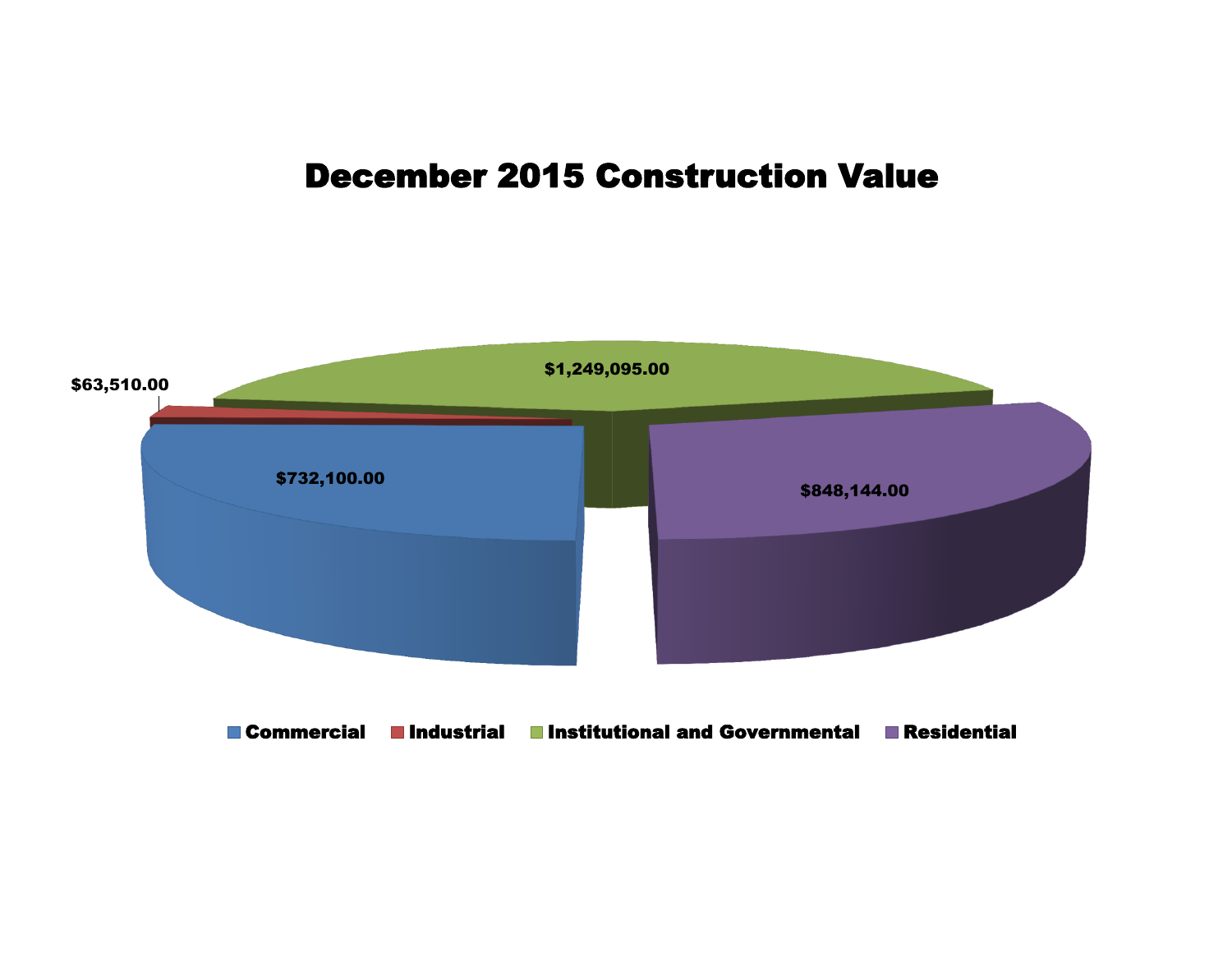**Jerry D. Dolcetti, RPPCommissioner**

**F. P. PozzebonChief Building Official**



**ENGINEERING & PLANNING DEPARTMENT**

**Building Division**

**Tel: (705) 759-5410Fax: (705) 541-7165**

## **BUILDING PERMITS SUMMARY 2015/12/01 to 2015/12/31**

| <b>Building Type</b>                                        |                        | <b>New Construction</b>  |                      |                        | <b>Alterations and Additions</b> |                      | <b>Total</b>           |                          |                                                |
|-------------------------------------------------------------|------------------------|--------------------------|----------------------|------------------------|----------------------------------|----------------------|------------------------|--------------------------|------------------------------------------------|
|                                                             | Num of<br><b>Units</b> | Num of<br><b>Permits</b> | <b>Value of Work</b> | Num of<br><b>Units</b> | Num of<br><b>Permits</b>         | <b>Value of Work</b> | Num of<br><b>Units</b> | Num of<br><b>Permits</b> | <b>Value of Work</b>                           |
| <b>Commercial</b>                                           |                        |                          |                      |                        |                                  |                      |                        |                          |                                                |
| Indoor recreational<br>building                             | $\mathbf 0$            | $\mathbf 0$              | \$0.00               | $\mathbf 0$            | $\mathbf 1$                      | \$66,800.00          | $\mathbf 0$            | 1                        | \$66,800.00                                    |
| Laboratory and<br>research center                           | $\mathbf 0$            | $\mathbf 0$              | \$0.00               | $\mathbf 0$            | $\mathbf{1}$                     | \$40,000.00          | $\mathbf 0$            | 1                        | \$40,000.00                                    |
| Office building                                             | $\mathbf 0$            | $\mathbf 0$              | \$0.00               | $\mathbf 0$            | 11                               | \$242,400.00         | $\mathbf 0$            | 11                       | \$242,400.00                                   |
| Restaurant                                                  | $\mathbf 0$            | $\mathbf 0$              | \$0.00               | $\mathbf 0$            | 1                                | \$8,000.00           | $\mathbf 0$            |                          | \$8,000.00                                     |
| Retail and wholesale<br>outlets                             | $\mathbf 0$            | $\mathbf 0$              | \$0.00               | 0                      | 3                                | \$255,000.00         | $\pmb{0}$              | 3                        | \$255,000.00                                   |
| Retail complex                                              | $\pmb{0}$              | 0                        | \$0.00               | 0                      | 4                                | \$119,900.00         | $\pmb{0}$              | $\overline{4}$           | \$119,900.00                                   |
| Total:                                                      | $\mathbf 0$            | $\mathbf 0$              | \$0.00               | $\mathbf 0$            | 21                               | \$732,100.00         | $\mathbf 0$            | 21                       | \$732,100.00                                   |
| <b>Industrial</b>                                           |                        |                          |                      |                        |                                  |                      |                        |                          |                                                |
| Plant for<br>manufacturing,<br>processing and<br>assembling | $\mathbf 0$            | $\mathbf 0$              | \$0.00               | $\mathbf 0$            | $\overline{2}$                   | \$11,200.00          | $\mathbf 0$            | $\overline{2}$           | \$11,200.00                                    |
| Storage building                                            | $\mathbf 0$            | $\mathbf 1$              | \$10,000.00          | $\mathbf 0$            | -1                               | \$1,200.00           | $\mathbf 0$            | $\overline{2}$           | \$11,200.00                                    |
| Transportation terminal                                     | $\mathbf 0$            | $\mathbf 0$              | \$0.00               | $\mathbf 0$            | $\overline{2}$                   | \$29,110.00          | $\mathbf 0$            | $\overline{2}$           | \$29,110.00                                    |
| Utility building                                            | $\mathbf 0$            | $\pmb{0}$                | \$0.00               | $\mathbf 0$            |                                  | \$12,000.00          | $\pmb{0}$              |                          | \$12,000.00                                    |
| Total:                                                      | $\mathbf 0$            | 1                        | \$10,000.00          | 0                      | $6\phantom{a}$                   | \$53,510.00          | $\mathbf 0$            | $\overline{7}$           | \$63,510.00                                    |
| <b>Institutional and Governmental</b>                       |                        |                          |                      |                        |                                  |                      |                        |                          |                                                |
| Clinic, health unit                                         | 0                      | 0                        | \$0.00               | 0                      | 1                                | \$1,200.00           | $\pmb{0}$              |                          | \$1,200.00                                     |
| Day care, nursing<br>home, rest home,<br>home for the bl    | $\mathbf 0$            | $\mathbf 0$              | \$0.00               | $\mathbf 0$            |                                  | \$1,200.00           | $\mathbf 0$            |                          | \$1,200.00                                     |
| Elementary school,<br>kindergarten                          | $\mathbf 0$            | $\mathbf 0$              | \$0.00               | 0                      | $\mathbf{1}$                     | \$1,134,095.00       | $\pmb{0}$              |                          | \$1,134,095.00                                 |
| Government legislative<br>and administration                | $\mathbf 0$            | $\mathbf 0$              | \$0.00               | $\mathbf 0$            | 5                                | \$6,000.00           | $\mathbf 0$            | 5                        | \$6,000.00<br>Generated 2016/01/04 at 10:20 AM |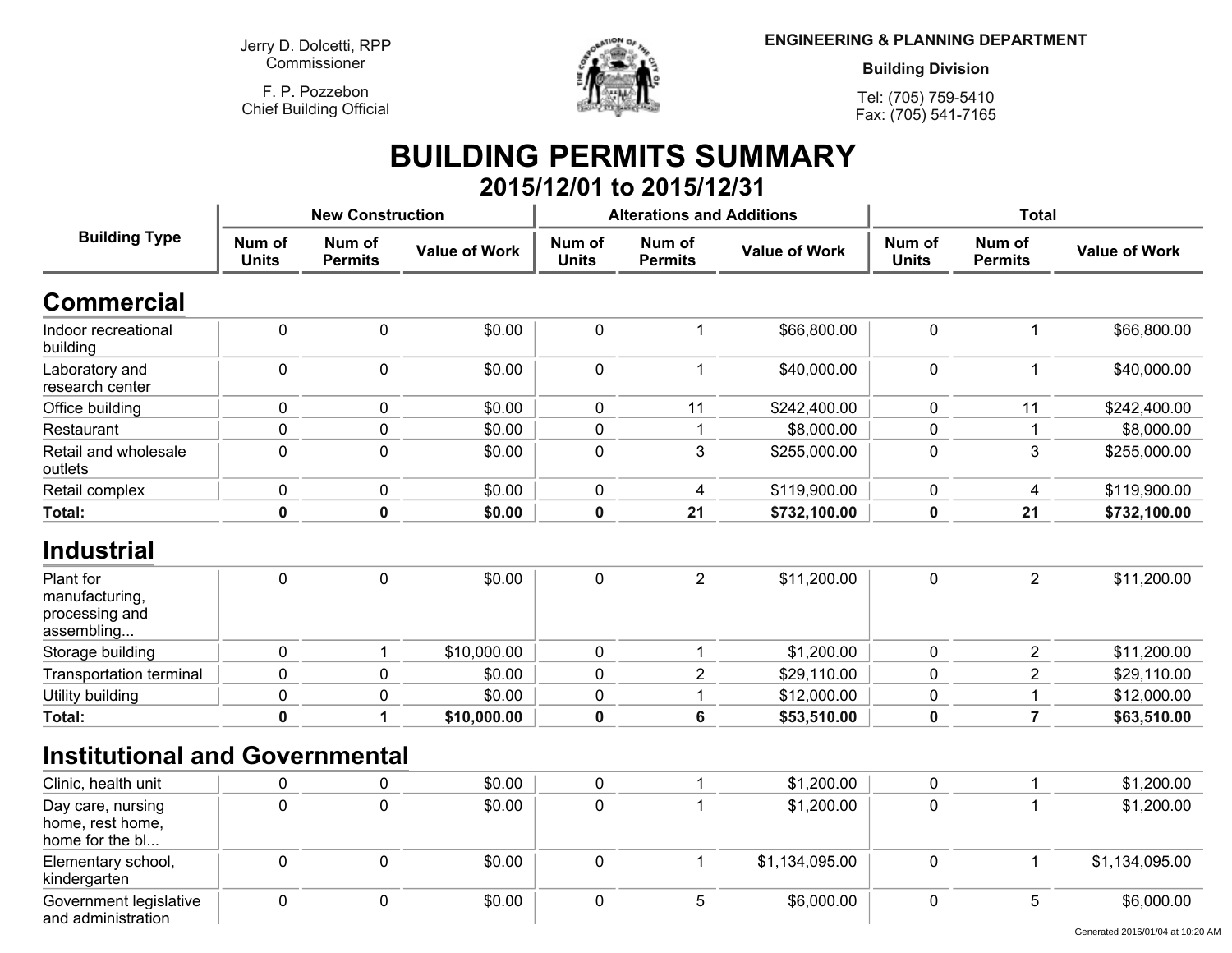| school, junior high<br>school                                           |        |                |                  |                  |                |                          |                            |    |                          |
|-------------------------------------------------------------------------|--------|----------------|------------------|------------------|----------------|--------------------------|----------------------------|----|--------------------------|
| <b>University</b>                                                       | 0      | 0              | \$0.00           | 0                | 3              | \$79,200.00              | 0                          | 3  | \$79,200.00              |
| Total:                                                                  | 0      | 0              | \$0.00           | 0                | 14             | \$1,249,095.00           | $\mathbf 0$                | 14 | \$1,249,095.00           |
| <b>Residential</b><br>Apartment                                         | 0      | 0              | \$0.00           | $\mathbf 0$      | $\overline{2}$ | \$2,400.00               | $\mathbf 0$                | 2  | \$2,400.00               |
|                                                                         |        |                |                  |                  |                |                          |                            |    |                          |
|                                                                         |        |                |                  |                  |                |                          |                            |    |                          |
| Mobile home<br>Semi-Detached or<br>Double (side by side),<br>single-att | 0<br>0 | 0<br>0         | \$0.00<br>\$0.00 | 0<br>$\mathbf 0$ |                | \$1,200.00<br>\$3,850.00 | $\mathbf 0$<br>$\mathbf 0$ |    | \$1,200.00<br>\$3,850.00 |
| Single House                                                            |        | $\overline{2}$ | \$403,000.00     | $-2$             | 38             | \$437,694.00             | -1                         | 40 | \$840,694.00             |
| Total:                                                                  |        | $2^{\circ}$    | \$403,000.00     | $-2$             | 42             | \$445,144.00             | $-1$                       | 44 | \$848,144.00             |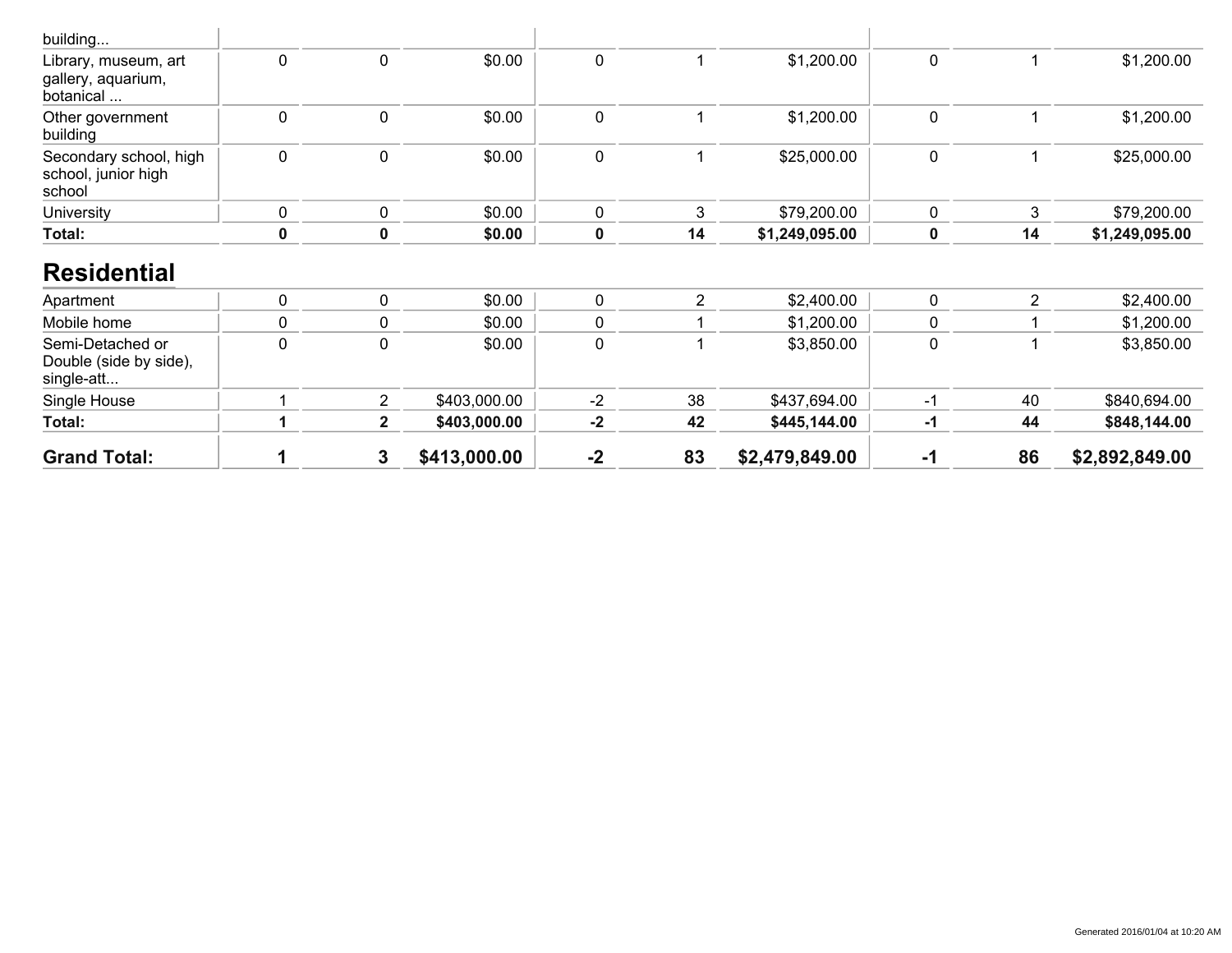**Jerry D. Dolcetti, RPPCommissioner**

**F. P. PozzebonChief Building Official**



**ENGINEERING & PLANNING DEPARTMENT**

**Building Division**

**Tel: (705) 759-5410Fax: (705) 541-7165**

## **DEMOLITION PERMITS SUMMARY 2015/12/01 to 2015/12/31**

| <b>Building Type</b>         |                        | <b>New Construction</b>  |                         |                        | <b>Alterations and Additions</b> |                      | <b>Total</b>           |                          |                      |
|------------------------------|------------------------|--------------------------|-------------------------|------------------------|----------------------------------|----------------------|------------------------|--------------------------|----------------------|
|                              | Num of<br><b>Units</b> | Num of<br><b>Permits</b> | Value of<br><b>Work</b> | Num of<br><b>Units</b> | Num of<br><b>Permits</b>         | <b>Value of Work</b> | Num of<br><b>Units</b> | Num of<br><b>Permits</b> | <b>Value of Work</b> |
| <b>Industrial</b>            |                        |                          |                         |                        |                                  |                      |                        |                          |                      |
| Primary industry<br>building | $\Omega$               | 0                        | \$0.00                  | 0                      |                                  | \$8,500.00           | 0                      |                          | \$8,500.00           |
| Total:                       | 0                      | $\mathbf 0$              | \$0.00                  | 0                      |                                  | \$8,500.00           | $\mathbf 0$            |                          | \$8,500.00           |
| <b>Residential</b>           |                        |                          |                         |                        |                                  |                      |                        |                          |                      |
| Single House                 | $\Omega$               | $\mathbf{0}$             | \$0.00                  | -4                     | 5                                | \$27,060.00          | $-4$                   | 5                        | \$27,060.00          |
| Total:                       | 0                      | 0                        | \$0.00                  | $-4$                   | 5                                | \$27,060.00          | -4                     | 5                        | \$27,060.00          |
| <b>Grand Total:</b>          | 0                      | $\mathbf 0$              | \$0.00                  | $-4$                   | 6                                | \$35,560.00          | -4                     | 6                        | \$35,560.00          |